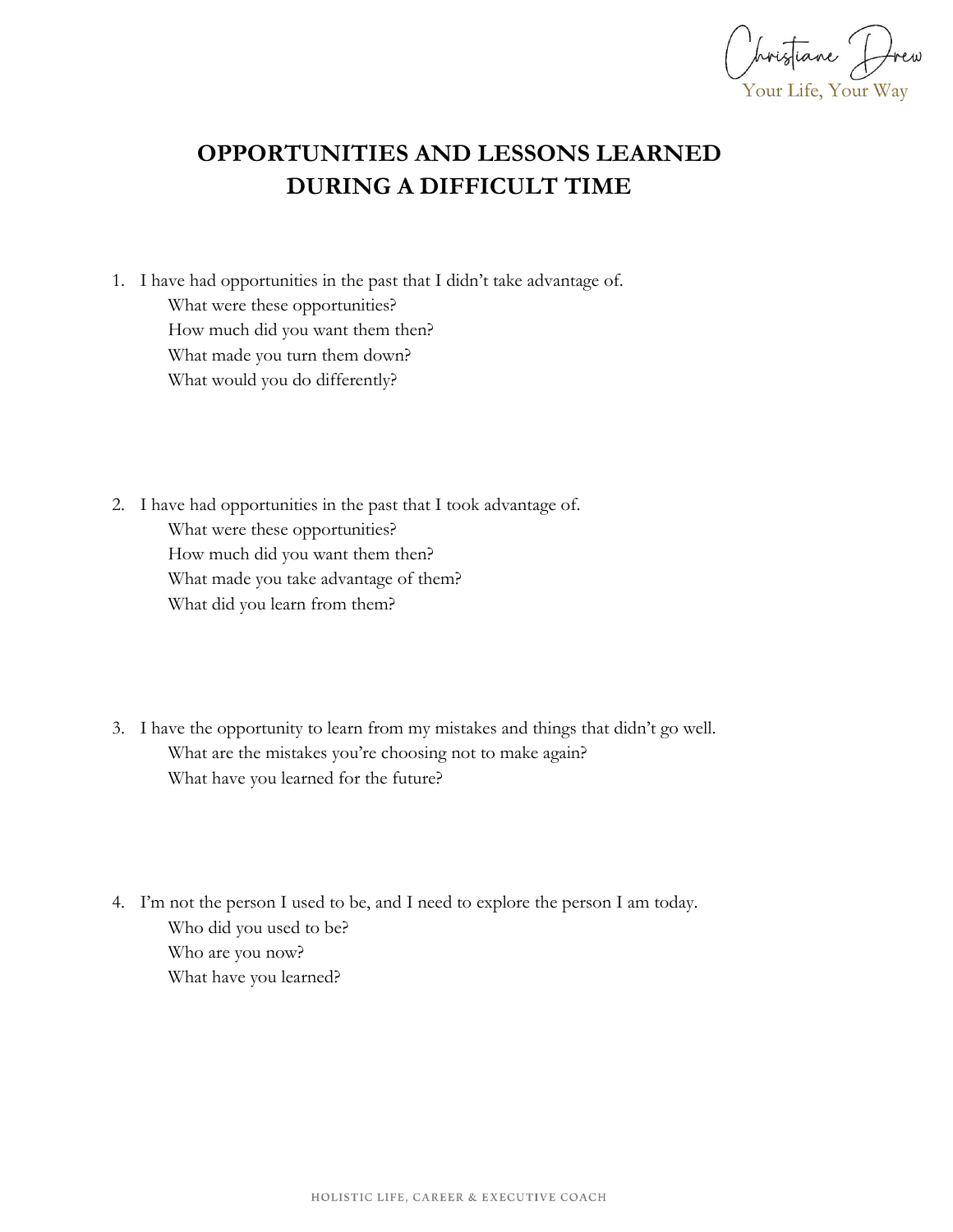- 5. Now's my time to finally clarify what I want in my life or career. What do you want?
- 6. I've been out of balance for a while and I need to get back to balance. What's out of balance? How do you get back to balance?
- 7. I've allowed my fears to stop me before, and now I need to move past them. What fears have stopped you before? How have you overcome them? If you haven't, how will you overcome them now?
- 8. I've been avoiding some things in my life, and now it's time to take care of them. What are these things? What has kept you from addressing them in the past? What will you do to take care of them now?
- 9. I've sabotaged myself or held myself back from success, and now I am willing and emotionally ready to be successful.

How have you held yourself back?

10. I have an opportunity to re-invent myself and create a new life. How do you want to re-invent yourself? How is that important for you?